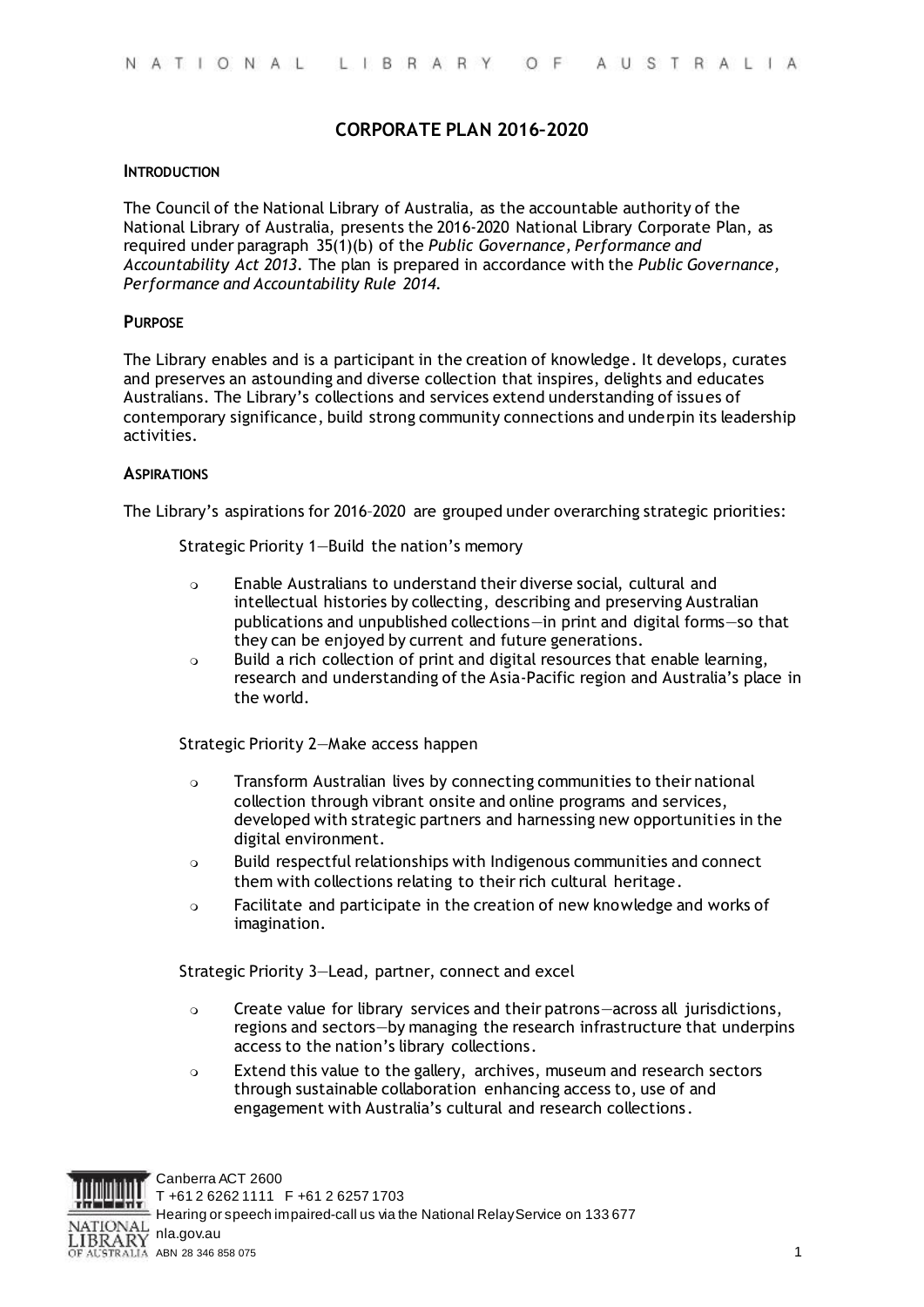- Engage with international leaders—individuals and organisations—to advance common aims, and to share the Library's experience as a leader in many digital library spheres.
- Improve understanding and articulation of the Library's impact and value to the Australian economy and the wellbeing of Australian citizens.
- Innovate and diversify funding sources, both government and private, by clearly identifying shared values and opportunities for potential partners, delivering high quality outcomes, and applying rigorous resource management.
- o Strengthen the capabilities and resilience of the Library's staff and nurture their imagination and passion to achieve the Library's vision.
- Build on the Library's excellent record of improving environmental performance associated with storing, maintaining and providing access to a major national asset.

## **ENVIRONMENT**

## *Our Community*

Australians have an appetite for stories, culture, knowledge and ideas from Australia, as well as from the wider world. The Library will welcome a growing number of physical and virtual visitors, see significant growth in the use and re-use of online services and content, facilitate increasing use of its unique and rare collections, and reach diverse communities in Australia's cities and regions.

Australians value opportunities to meet, debate, consume and produce new knowledge, and to give free rein to creative expression. Their preferences for how they do so will evolve but they expect digital access to be the norm. This has and will transform what is possible and what is desirable from the Library as the lines between collection, curation and access and those between the producers and users of these services are increasingly blurred.

Deep audience engagement with Australian stories and knowledge will grow as Trove expands to contain more diverse digitised content, including journals and manuscripts, and as it improves the discoverability of national collections. Australians will continue to contribute to the intellectual public good through engagement with the national digital collection via Trove. They will add their own digital content via third party services such as Trove's Flickr pool. Digital volunteers will continue to improve discoverability of Trove resources through text correction and by adding their own knowledge for the benefit of all. They will curate and share content on diverse themes through Trove's lists functionality, numerous social media services and the power of its Application Programming Interface. As digital tools develop and support industrial-scale improvements to content discovery (for example, as optical character recognition tools for printed and handwritten text mature), the Library will expand its pioneering work in this area by offering communities new and productive ways to participate, both online and onsite.

Over the period of this plan, the Library will focus on building respectful relationships with Indigenous communities whose unique history and culture is documented in Library collections.

The Library will celebrate the 50th anniversary of its iconic building in 2018, and will use this event to connect even more strongly with Australians, and to better understand and anticipate community needs.

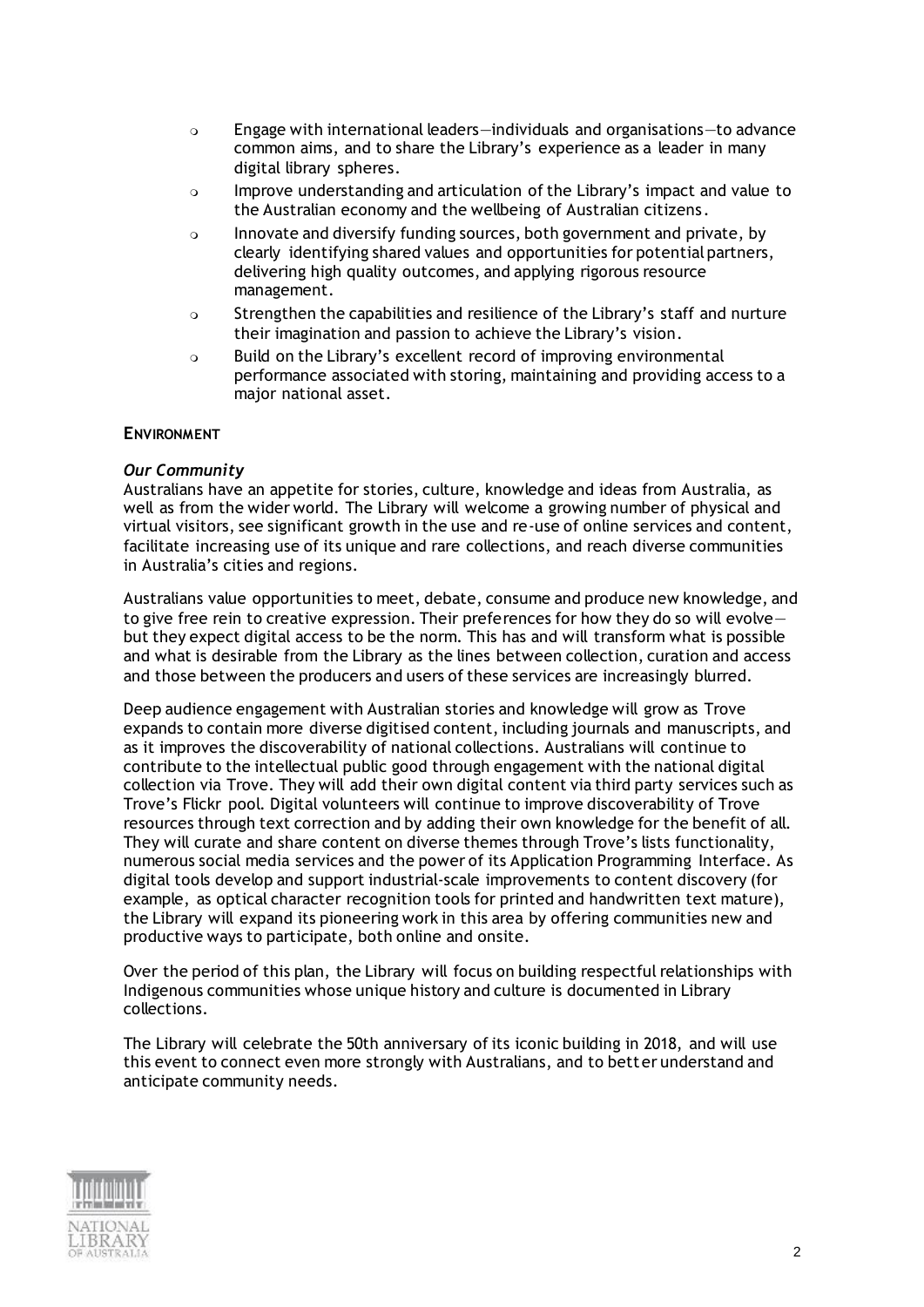#### *Our Collection*

The Library's charter is to collect and preserve, in perpetuity, the nation's distinctive and diverse documentary heritage. The Library welcomed the implementation in 2016 of legal deposit for digital materials as this strengthens and transforms the Library's mandate. The Library can now systematically collect Australia's record of digital publishing and ensure its safekeeping for the very long term. The Library must meet this new responsibility within existing resources despite the challenge posed by the volume of online publishing. The period covered by this corporate plan will be vital to the successful establishment of the policies, relationships, systems and workflows that will make it possible for the Library to build the national digital collection, in published and unpublished forms.

The Library anticipates that the rate of growth of its Australian printed collections will reduce slowly as publishers move online, and material once solely collected in print will also be acquired and managed in digital form. However, the Library anticipates an increase in offers of paper-based personal, organisational and photographic archives for at least the next decade, given the extent of such material still with creators. This increase in the range and volume of material on offer will test the Library's ability to develop, describe and manage these collections as they require a high degree of curatorial activity to make them accessible.

Over the next four years, Australia's strategic, cultural and commercial engagement with countries of the Asian region will continue to evolve and flourish. With diminishing support for Asian collecting in the research sector, the Library's Asian collections will retain their significance as a national resource enabling Australians to study and understand the region.

#### *Our Partners*

Digitisation and the aggregation of metadata about library and cultural collections are critical to the discovery and use of these collections. The use of Trove, especially of its millions of freely available digitised newspaper pages, is evidence of this. Trove's achievements have been built on the enduring collaboration—professional and financial—of Australia's National, State and Territory libraries and, more recently, of partners from the cultural, community and philanthropic sectors. The Library will continue to nurture these relationships, not only to augment the corpus of digitised newspapers but also to explore further collaboration to digitise Australian journals and ensure that government websites are archived and accessible.

Digital infrastructure is crucial to the success of libraries but requires a significant investment. With National and State Libraries Australasia colleagues, the Library will explore the feasibility of further collaborative digital infrastructure development. The Library will continue to partner with other libraries to develop shared solutions. It will also partner with other collecting institutions to support exhibitions and programs, thereby maximising the impact of investments and our reach to audiences.

As the Library implements legislation providing for the legal deposit of digital materials, it will work even more closely with Australian publishers—large and small—to assist them to meet their deposit obligations.

The Library will also continue to partner with philanthropic individuals and organisations and with business. The Library seeks to be alert to the opportunities to work with digital enterprises, large and small.

The Library's capacity to partner with and meet the needs of the research sectorespecially in the humanities and social sciences—will be stretched in an environment in which the Library's role in Australia's research infrastructure is only beginning to be acknowledged, despite the transformative effects of services such as Trove. The Library

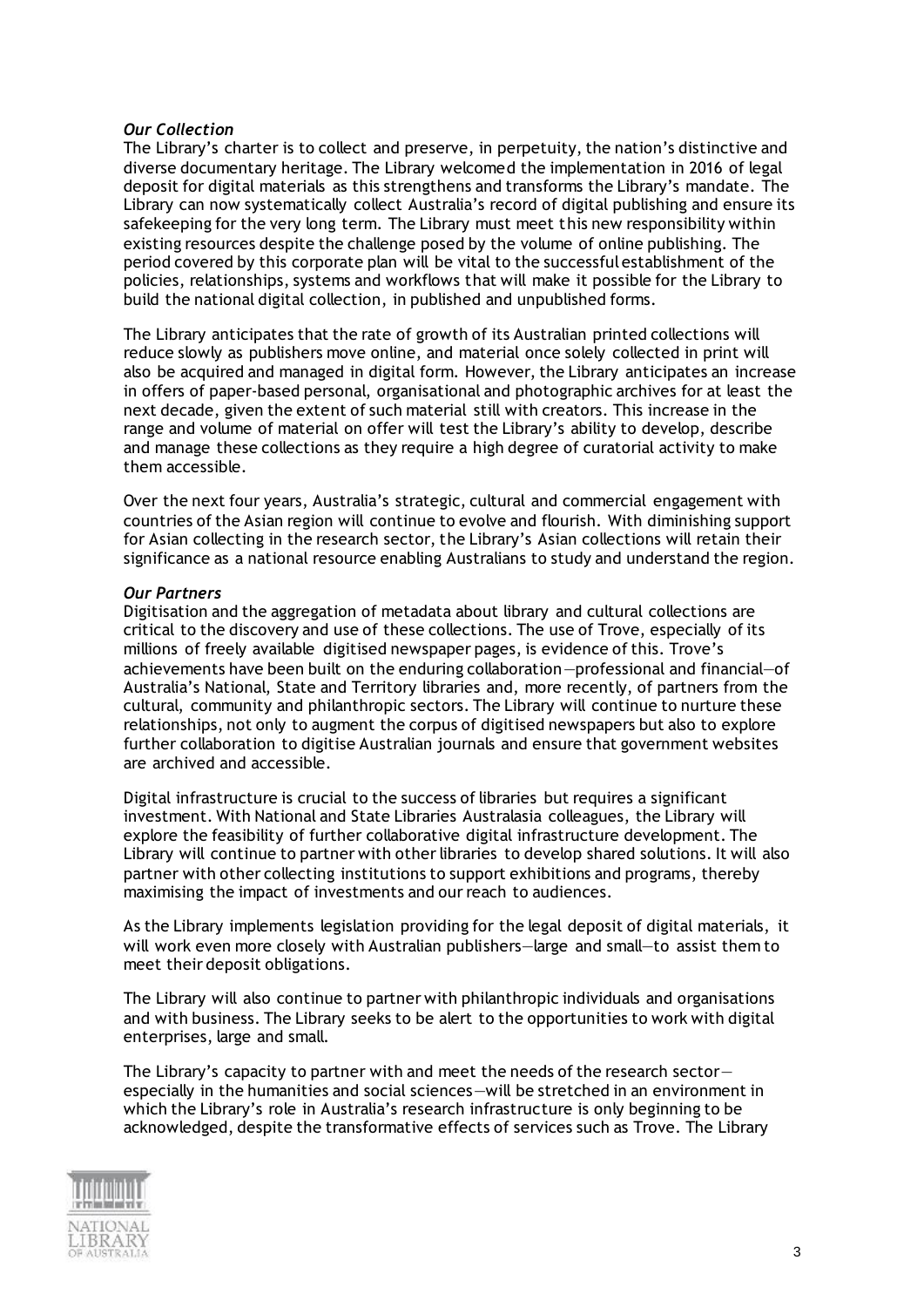will continue to advocate for recognition of the importance of library infrastructure in the collection and dissemination of knowledge, and the critical need to make the most efficient use of scarce digital infrastructure resources.

### *Government Framework*

With a national focus on innovation, productivity, workforce participation, equality of opportunity and strong and dynamic communities, the Library will continue to make an important contribution to lifelong learning, enhanced awareness and appreciation of Australia's history and culture, the creation of works of research and imagination, and innovation within the cultural sector. The Library creates public value by increasing economic, social and intellectual wellbeing. The Library's innovative digital services touch individuals and communities across regional and rural Australia, enabling access to national and local stories, both past and present.

The drive for all major government services and interactions to be accessible online by the end of 2017 will require robust and expanded digital infrastructure. Just as investment in transport and logistics infrastructure is a catalyst for economic development, the Library argues that investment in digital infrastructure, such as Trove, is critical to the development of knowledge, creative industries and broader economic and social outcomes.

The Australian Government's emphasis on building Australia's potential for growth while reducing the footprint of government will continue to encourage the Library to innovate, drive efficiencies, collaborate in new ways, demonstrate value and reduce or cease some of its activities.

The Library's ambitions will not change in terms of their scale or ingenuity but their prosecution will be tempered as resource constraints require the Library to focus only on critical, very high impact projects. One example of this is that the Library's concentration on the Digital Library Infrastructure Replacement program (to be completed during 2017) will limit work on many other important business and service improvements, including additional digital access opportunities for Australian communities.

## **PERFORMANCE**

Under the provisions of the *Public Governance, Performance and Accountability Act 2013*, the Library has completed a comprehensive review of its performance indicators and developed a suite of qualitative and quantitative measures to enable an assessment of its impact and performance. The Library has identified ten indicators which it believes, taken together, will provide its staff, Audit Committee, Council, Minister and stakeholders with an excellent overview of its performance.

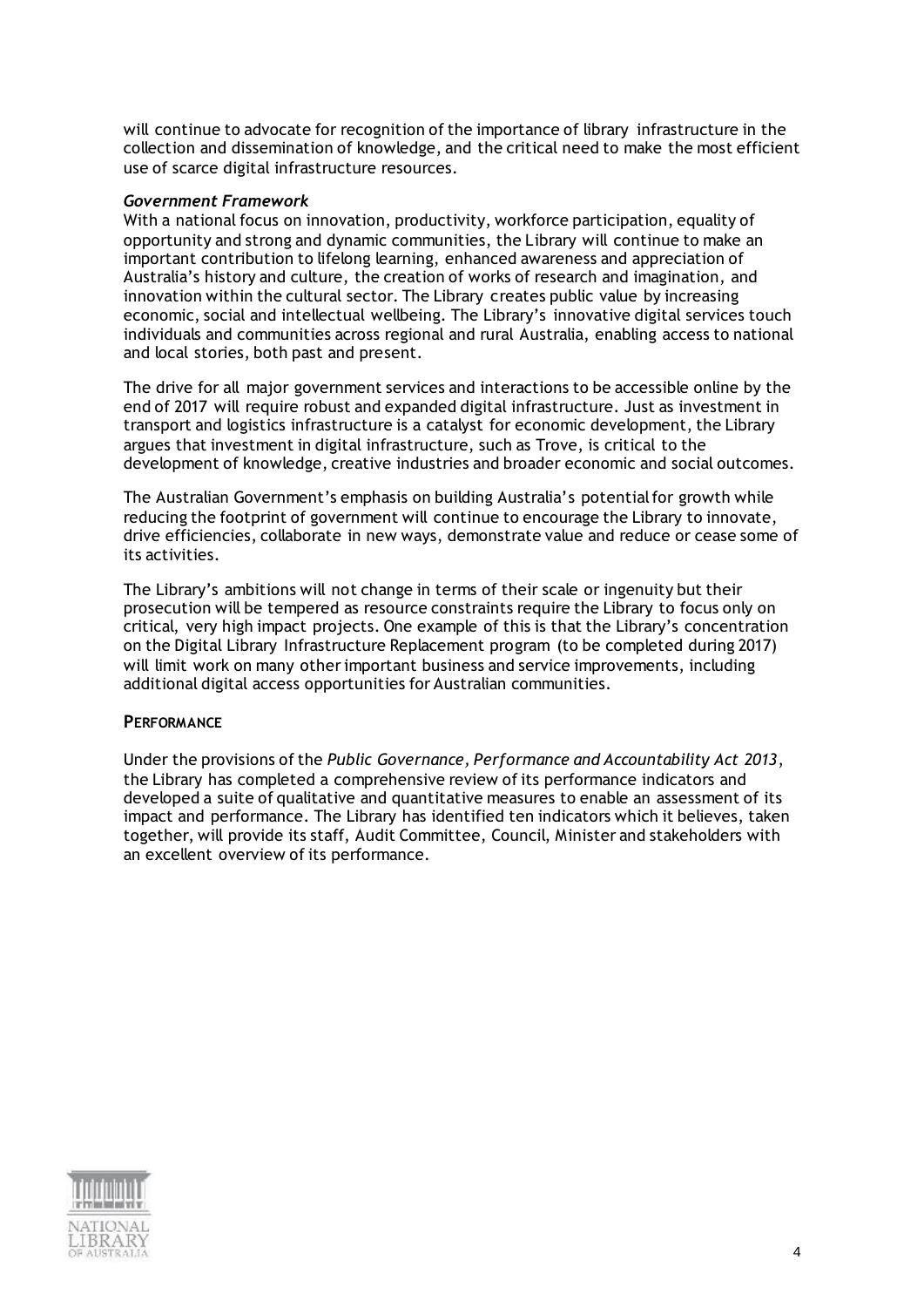Actions in *italics* below will be a focus for the Library in 2016-2017.

Strategic Priority 1: Build the nation's memory

| <b>Aspiration</b>                                                                                                                                                                                                                                                                                       | <b>Actions</b>                                                                                                                                                                                                                                                                                                                                                                                                                                                                                                                                                                                                                                                                    |
|---------------------------------------------------------------------------------------------------------------------------------------------------------------------------------------------------------------------------------------------------------------------------------------------------------|-----------------------------------------------------------------------------------------------------------------------------------------------------------------------------------------------------------------------------------------------------------------------------------------------------------------------------------------------------------------------------------------------------------------------------------------------------------------------------------------------------------------------------------------------------------------------------------------------------------------------------------------------------------------------------------|
| 1.1 Enable Australians to understand their<br>diverse social, cultural and intellectual<br>histories by collecting, describing and<br>preserving Australian publications and<br>unpublished collections-in print and digital<br>forms-so that they can be enjoyed by<br>current and future generations. | 1.1.1 Complete building the Library's<br>innovative digital library platform to ensure<br>that Australia's documentary heritage, in<br>all forms, can be acquired, managed for<br>long-term access, and delivered to and used<br>by the public.<br>1.1.2 Ensure the successful implementation<br>of legal deposit legislation for digital<br>publications by establishing appropriate<br>policies, systems and workflows.<br>1.1.3 Engage and communicate with<br>Australian publishers to assist them to meet<br>new responsibilities relating to legal deposit<br>for digital publications.<br>1.1.4 Develop new models and tools for<br>acquiring and managing large personal, |
|                                                                                                                                                                                                                                                                                                         | organisational and photographic archives, in<br>paper-based and digital forms.<br>1.1.5 Implement a revised collection<br>development policy reflecting the Library's<br>aims for its Australian collections in the<br>digital environment.<br>1.1.6 Replace the Library's integrated<br>library management system, which<br>underpins management of and access to the<br>Library's collections.<br>1.1.7 Replace critical storage equipment at<br>the Library's Parkes site as it reaches the<br>end of its useful life, and explore longer<br>term options to accommodate collection<br>growth beyond 2019.                                                                     |

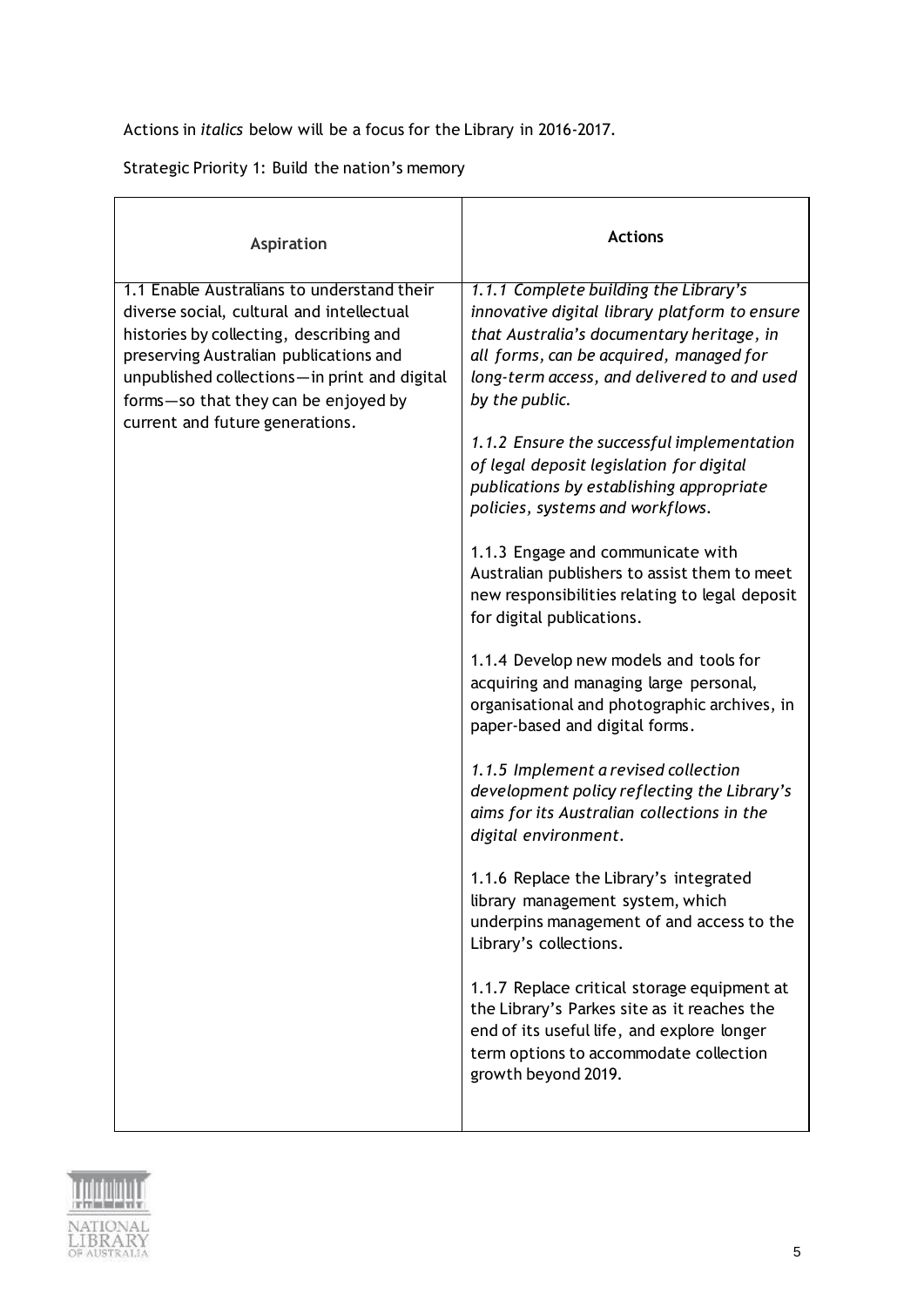| 1.2 Build a rich collection of print and    | 1.2.1 Continue to develop and strengthen        |
|---------------------------------------------|-------------------------------------------------|
| digital resources that enable learning,     | the Library's Asian and Pacific collections     |
| research and understanding of the Asia-     | through the operation of its Jakarta office,    |
| Pacific region and Australia's place in the | collecting field trips to Pacific countries and |
| world.                                      | an active collecting program covering East      |
|                                             | and South-East Asia.                            |
|                                             |                                                 |
|                                             | 1.2.2 Implement the revised collection          |
|                                             | development policy reflecting the Library's     |
|                                             | aims for its Overseas, Asian and Pacific        |
|                                             | collections in the digital environment.         |
|                                             |                                                 |
|                                             |                                                 |

# Strategic Priority 2: Make access happen

| Aspiration                                                                                                                                                                       | <b>Actions</b>                                                                                                                                                                                                                             |
|----------------------------------------------------------------------------------------------------------------------------------------------------------------------------------|--------------------------------------------------------------------------------------------------------------------------------------------------------------------------------------------------------------------------------------------|
| 2.1 Transform Australian lives by connecting<br>communities to their national collection<br>through vibrant onsite and online programs<br>and services, developed with strategic | 2.1.1 Collaborate with partners and the<br>public to increase the volume and variety of<br>digital content accessible via Trove.                                                                                                           |
| partners and harnessing new opportunities in<br>the digital environment.                                                                                                         | 2.1.2 Build on the continuing success of the<br>newspaper program by partnering to digitise<br>Australian journal content, in anticipation of<br>and response to community needs.                                                          |
|                                                                                                                                                                                  | 2.1.3 Complete the digitisation of the<br>Library's 50,000-hour commissioned Oral<br>History and Folklore Collection, so that this<br>unique record of Australian life can be made<br>available through the Library's digital<br>services. |
|                                                                                                                                                                                  | 2.1.4 Use the Library's new digital platform<br>to support digitisation of unique archival<br>collections.                                                                                                                                 |
|                                                                                                                                                                                  | 2.1.5 Progress transformation of public<br>spaces by 2018, the 50 <sup>th</sup> anniversary of the<br>opening of the Library building.                                                                                                     |
|                                                                                                                                                                                  | 2.1.6 Use the $50th$ anniversary of the opening<br>of the Library building to engage the<br>Australian community with the Library's                                                                                                        |

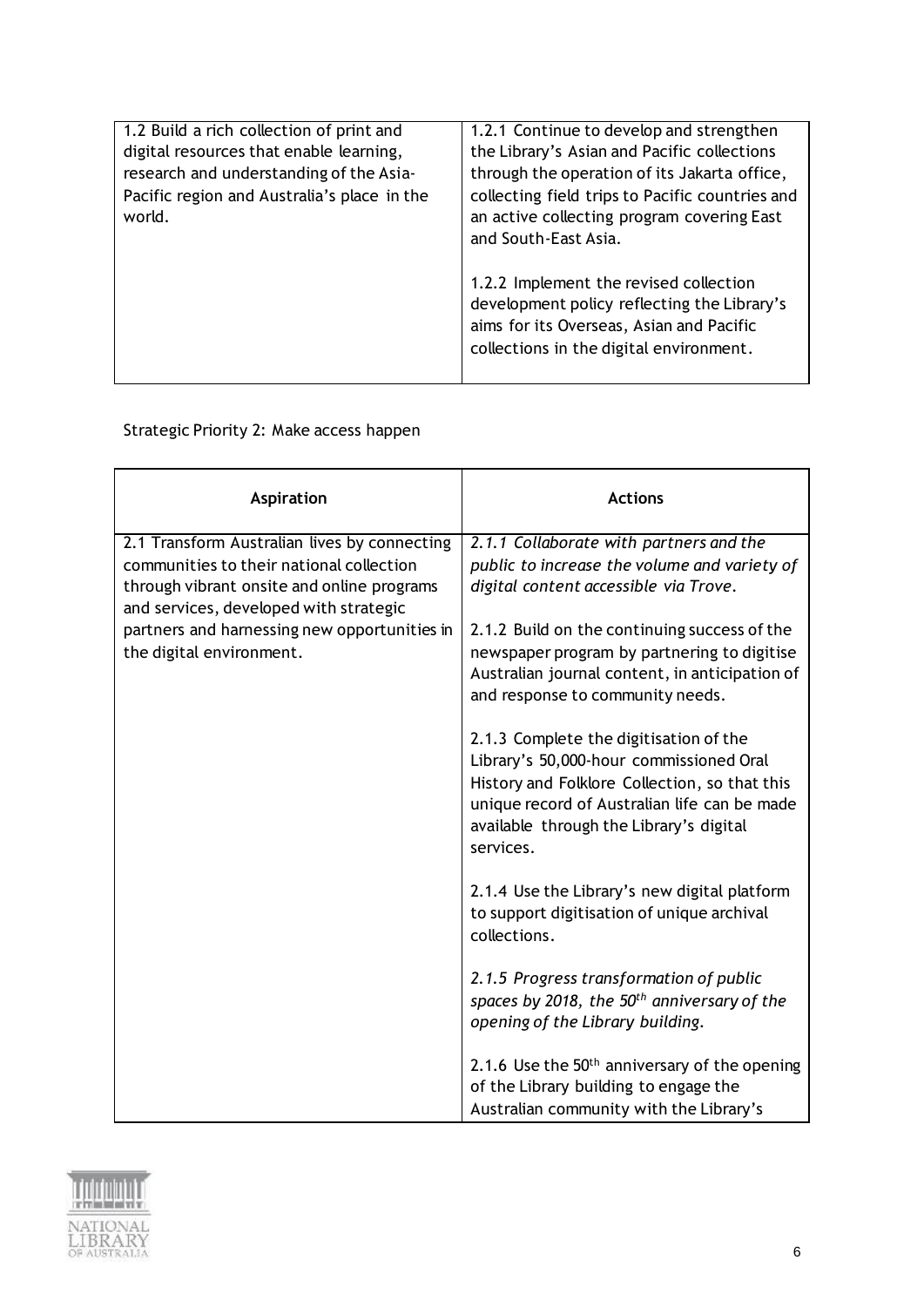|                                                                                                                                                     | collections and services.                                                                                                                                                                                                                                                                                                          |
|-----------------------------------------------------------------------------------------------------------------------------------------------------|------------------------------------------------------------------------------------------------------------------------------------------------------------------------------------------------------------------------------------------------------------------------------------------------------------------------------------|
|                                                                                                                                                     |                                                                                                                                                                                                                                                                                                                                    |
|                                                                                                                                                     | 2.1.7 Engage Australians with a national<br>collection that records and reflects<br>Australia's social, cultural and intellectual<br>diversity and invite them to share their<br>ideas, knowledge and stories through<br>innovative digital engagement services.                                                                   |
|                                                                                                                                                     | 2.1.8 Present exhibitions and displays that<br>attract and inspire diverse audiences, and<br>enrich knowledge, understanding and<br>appreciation of the Library's collections.                                                                                                                                                     |
|                                                                                                                                                     | 2.1.9 Partner with other collecting<br>institutions to develop and present<br>exhibitions that can be enjoyed by<br>Australians in multiple locations.                                                                                                                                                                             |
|                                                                                                                                                     | 2.1.10 Contribute and respond to Australian<br>Curriculum content, to provide inspiring<br>experiences for school students onsite and<br>online, and extend the teacher professional<br>development program.                                                                                                                       |
| 2.2 Build respectful relationships with<br>Indigenous communities and connect them<br>with collections relating to their rich<br>cultural heritage. | 2.2.1 Source funding to establish an<br>Indigenous Curator position to strengthen<br>activities connecting Indigenous peoples<br>with rare and unique collection materials<br>relating to their history, culture and<br>communities, and renew the framework for<br>consultation about the use of Indigenous<br>cultural property. |
|                                                                                                                                                     | 2.2.2 Make the Library's collections and<br>services more accessible to Aboriginal and<br>Torres Strait Islander peoples.                                                                                                                                                                                                          |
|                                                                                                                                                     | 2.2.3 Provide a workplace which is a<br>supportive environment for our Indigenous<br>staff.                                                                                                                                                                                                                                        |
| 2.3 Facilitate and participate in the creation<br>of new knowledge and works of imagination.                                                        | 2.3.1 Sustain and expand the Library's<br>fellowships program, funded solely through<br>philanthropic donations, to support in-depth<br>research, exploration and sharing of the                                                                                                                                                   |

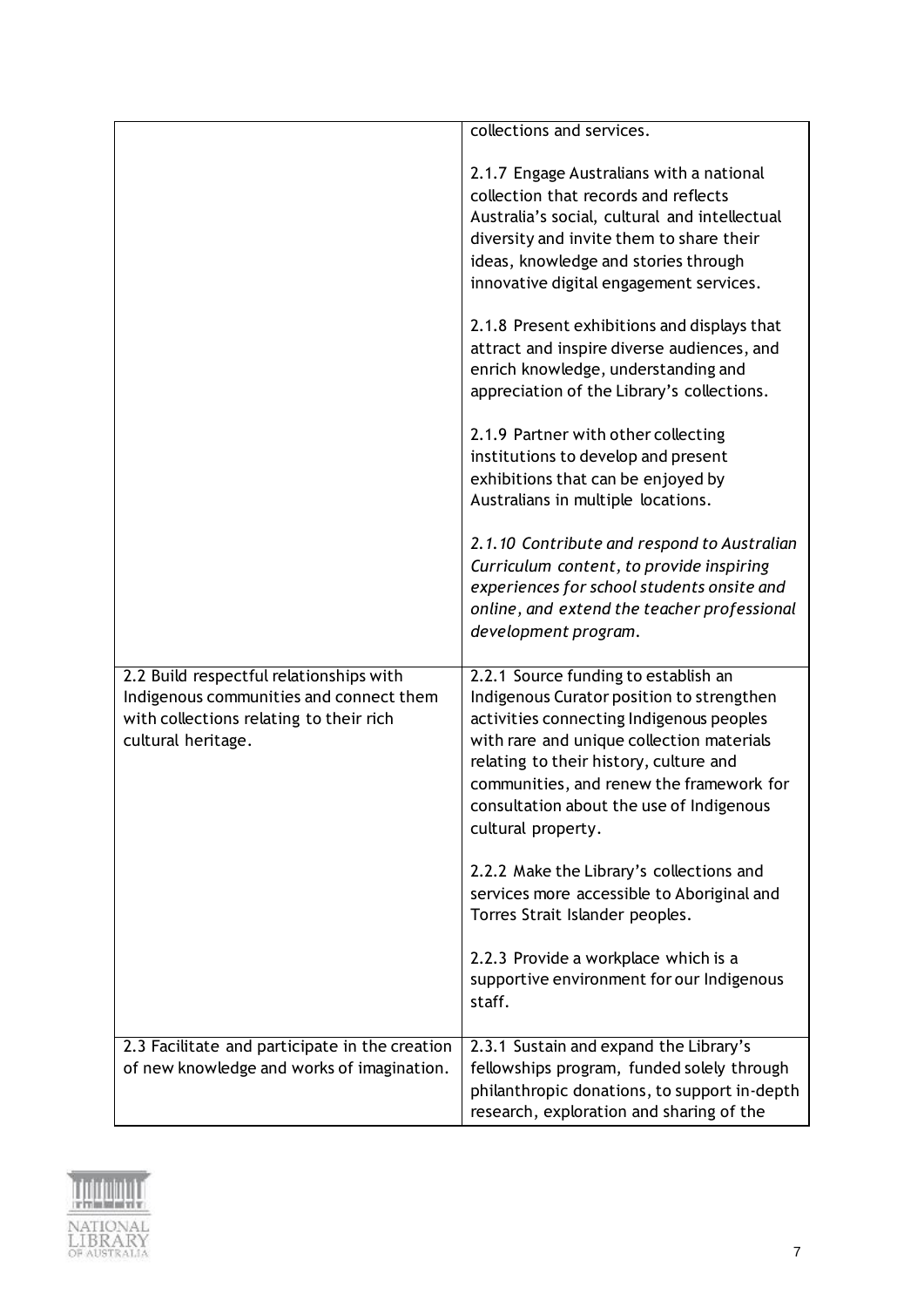| Library's rich collections.                                                                                                                                                                                                                                 |
|-------------------------------------------------------------------------------------------------------------------------------------------------------------------------------------------------------------------------------------------------------------|
| 2.3.2 Collaborate with Australia's leading<br>writers and illustrators, to produce high-<br>quality and commercially viable publications<br>that interpret the Library's collection and<br>contribute to the vitality of Australian<br>culture and history. |

Strategic priority 3: Lead, partner, connect and excel

| Aspiration                                                                                                                                                                                                               | <b>Actions</b>                                                                                                                                                                                                                                                                                                                                                                                                                                                                                                                    |
|--------------------------------------------------------------------------------------------------------------------------------------------------------------------------------------------------------------------------|-----------------------------------------------------------------------------------------------------------------------------------------------------------------------------------------------------------------------------------------------------------------------------------------------------------------------------------------------------------------------------------------------------------------------------------------------------------------------------------------------------------------------------------|
| 3.1 Create value for library services and<br>their patrons-across all jurisdictions,<br>regions and sectors-by managing the<br>research infrastructure that underpins<br>access to the nation's library collections.     | 3.1.1 Leverage new provisioning and<br>business model opportunities for Libraries<br>Australia in a cloud-dominated library<br>systems environment.<br>3.1.2 With National and State Libraries<br>Australasia, investigate the feasibility of<br>shared digital library infrastructure,<br>especially to facilitate a national approach<br>to e-legal deposit and collaborative<br>archiving of government websites.                                                                                                              |
| 3.2 Extend this value to the gallery,<br>archives, museum and research sectors<br>through sustainable collaboration enhancing<br>access to, use of and engagement with<br>Australia's cultural and research collections. | 3.2.1 Explore and implement a road map<br>and funding model to extend the Trove<br>contributor base to further encompass<br>gallery, library, archives, museum, research<br>and government organisations whose digital<br>collections are not available through the<br>national discovery service.<br>3.2.2 Seek opportunities to enhance Trove<br>services, especially those that support<br>others to engage with, build on and share<br>digital content across multiple platforms,<br>major social media channels, third party |
| 3.3 Engage with international leaders-<br>individuals and organisations-to advance<br>common aims, and to share the Library's                                                                                            | websites and market-developed apps.<br>3.3.1 Lead a collaboration with The National<br>Archives (United Kingdom), the State Library<br>of New South Wales and a commercial                                                                                                                                                                                                                                                                                                                                                        |

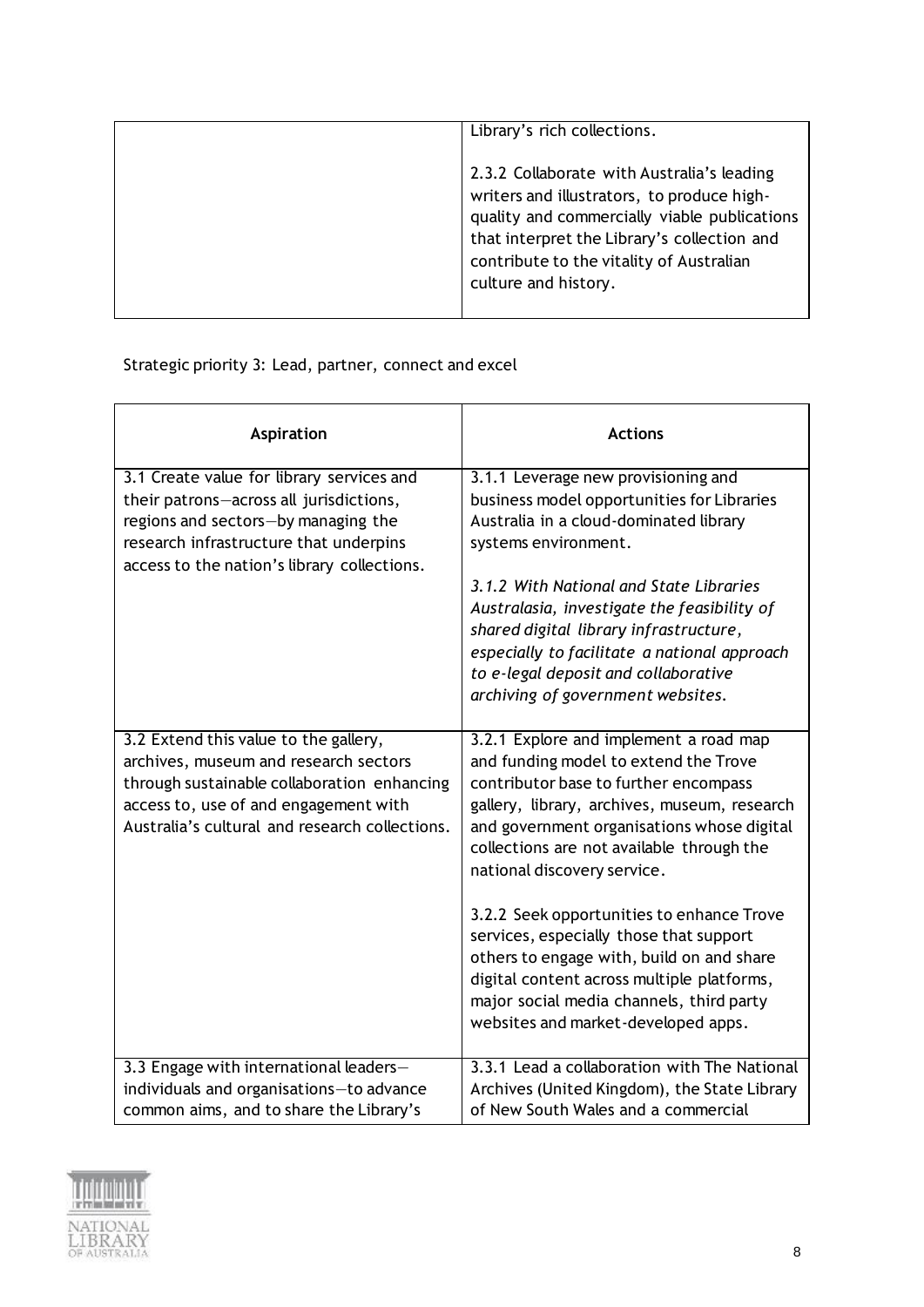| experience as a leader in many digital<br>library spheres.                                                                                                                                                                  | partner to digitise the 10,000 microfilm<br>reels made under the Australian Joint<br>Copying Project, 1948-1993, to ensure this<br>significant research resource remains<br>accessible to future users.<br>3.3.2 Contribute to international initiatives<br>to develop transcription software based on<br>machine reading of digitised manuscript<br>texts.<br>3.3.3 Participate in international |
|-----------------------------------------------------------------------------------------------------------------------------------------------------------------------------------------------------------------------------|---------------------------------------------------------------------------------------------------------------------------------------------------------------------------------------------------------------------------------------------------------------------------------------------------------------------------------------------------------------------------------------------------|
|                                                                                                                                                                                                                             | collaborations that focus on standards and<br>practices that make it easy for people<br>everywhere to find, use and build on our<br>collections.                                                                                                                                                                                                                                                  |
| 3.4 Improve understanding and articulation<br>of the Library's impact and value to the<br>Australian economy and the wellbeing of<br>Australian citizens.                                                                   | 3.4.1 Assess and implement models for<br>understanding and measuring the social,<br>economic and cultural impacts of the<br>Library's services, especially digital services<br>that reach Australians from many<br>communities.                                                                                                                                                                   |
|                                                                                                                                                                                                                             | 3.4.2 Articulate the case for digital<br>infrastructure investment in Trove,<br>reflecting its radical transformation of<br>Australians' access to their culture and the<br>research potential that further investment<br>could unleash.                                                                                                                                                          |
|                                                                                                                                                                                                                             | 3.4.3 Assess the relative value of the<br>Library's diverse programs and use this<br>knowledge to rebalance investment.                                                                                                                                                                                                                                                                           |
|                                                                                                                                                                                                                             | 3.4.4 Partner with the Friends of the<br>National Library to build relationships in the<br>broader community and create greater<br>awareness of the Library and its resources<br>and services.                                                                                                                                                                                                    |
| 3.5 Innovate and diversify funding sources,<br>both government and private, by clearly<br>identifying shared values and opportunities<br>for potential partners, delivering high<br>quality outcomes, and applying rigorous | 3.5.1 With the assistance of Council and the<br>Foundation Board, sustain the Library's<br>giving community and develop new<br>approaches to attracting personal,<br>philanthropic and commercial giving.                                                                                                                                                                                         |

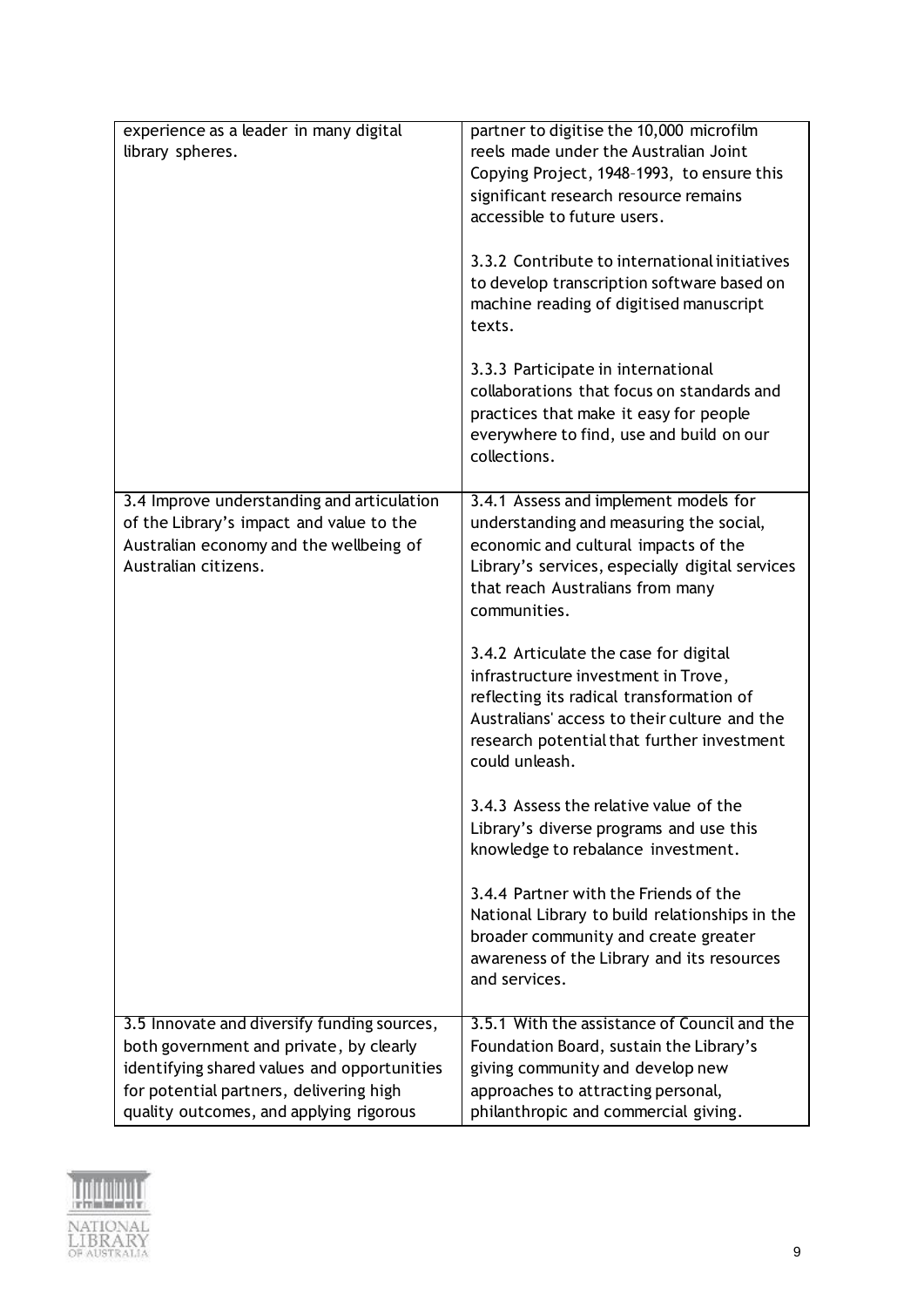| resource management.                                                                                                                                      | 3.5.2 Develop our capability to identify and<br>model business and revenue generation<br>opportunities.                                                                                                    |
|-----------------------------------------------------------------------------------------------------------------------------------------------------------|------------------------------------------------------------------------------------------------------------------------------------------------------------------------------------------------------------|
|                                                                                                                                                           | 3.5.3 Build on sound governance<br>arrangements and effective resource<br>management so that the Australian<br>Government, partners and community are<br>assured that their investment is well<br>managed. |
|                                                                                                                                                           | 3.5.4 Implement the Library's revised<br>performance management and evaluation<br>framework and systems.                                                                                                   |
|                                                                                                                                                           | 3.5.5 Establish the arrangements that best<br>position the Library in the emerging<br>contestability and common services<br>environment.                                                                   |
|                                                                                                                                                           | 3.5.6 Pursue the use of outsourced and<br>cloud services to reduce costs, lift<br>productivity and develop more robust and<br>scalable online services.                                                    |
| 3.6 Strengthen the capabilities and<br>resilience of the Library's staff and nurture<br>their imagination and passion to achieve the<br>Library's vision. | 3.6.1 Build workforce capability in the<br>priority areas of advanced digital expertise,<br>leadership, communication and business<br>acumen.                                                              |
|                                                                                                                                                           | 3.6.2 Build and capitalise on deep staff<br>knowledge of the Library's rich and diverse<br>collection, in both digital and physical<br>forms.                                                              |
|                                                                                                                                                           | 3.6.3 Cultivate, evaluate and harness<br>innovative ideas from staff and<br>communicate successes.                                                                                                         |
|                                                                                                                                                           | 3.6.4 Support a healthy and safe workplace<br>culture by maintaining awareness and<br>training, and developing tools to better<br>manage risks and prevent incidents.                                      |
|                                                                                                                                                           |                                                                                                                                                                                                            |

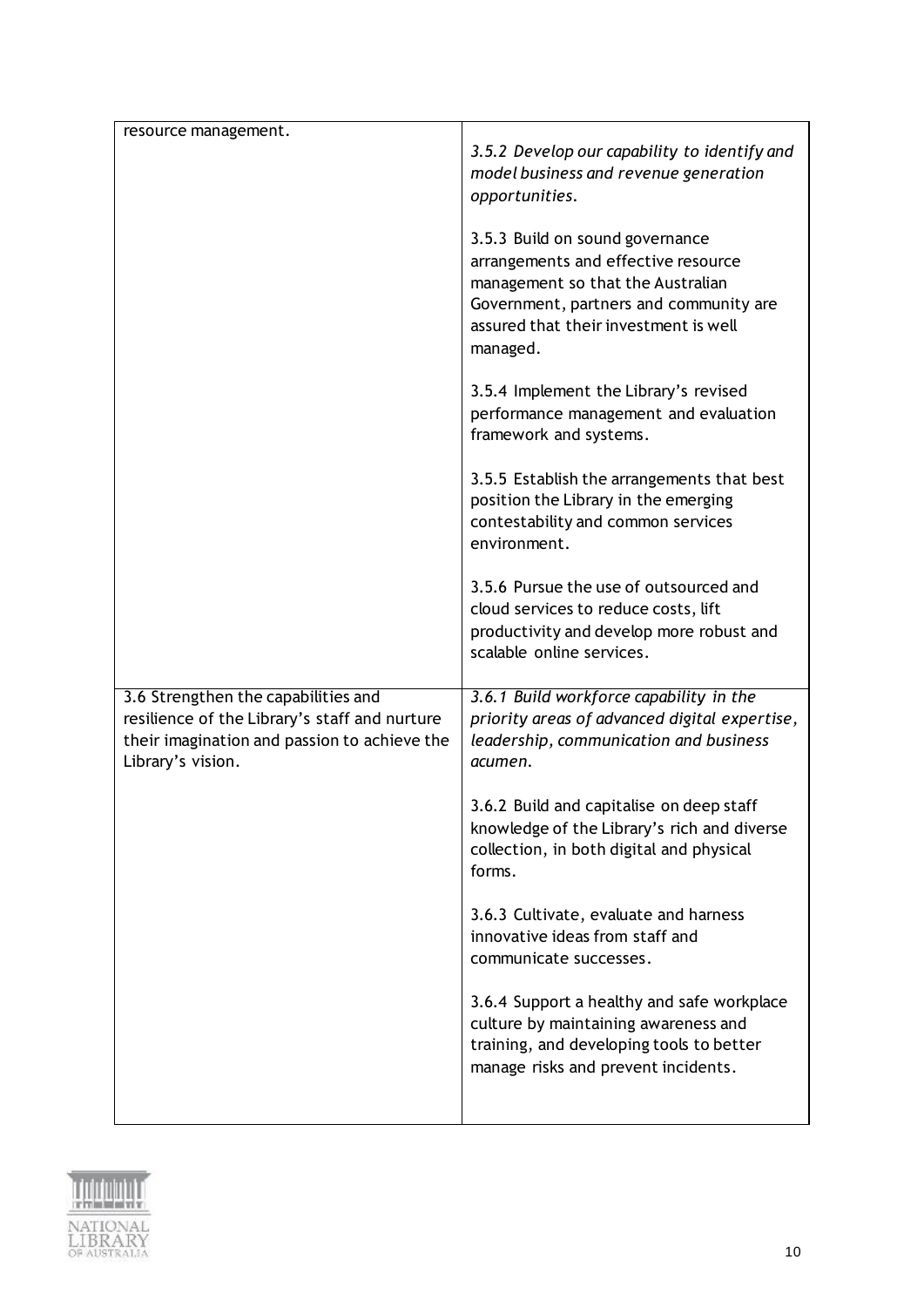| 3.7 Build on the Library's excellent record of | 3.7.1 Continue rigorous programs to test the |
|------------------------------------------------|----------------------------------------------|
| improving environmental performance            | viability of reducing energy use while       |
| associated with storing, maintaining and       | refining and maintaining environmental       |
| providing access to a major national asset.    | parameters required for optimal collection   |
|                                                | storage.                                     |
|                                                |                                              |
|                                                | 3.7.2 Reduce the Library's energy and waste  |
|                                                | footprint, carefully assessing return on     |
|                                                | investment for each improvement project.     |
|                                                |                                              |

## **CAPABILITY**

The Library's approach to its strategic priorities relies on robust principles. The Library strives to ensure that every operation needed to deliver its aspirations is well considered and of high quality, especially regarding leadership, strategy and planning, people, information and knowledge, processes, governance, and product and service delivery.

The Library will benchmark the most significant elements of its operations against reliable comparators to establish baseline data. Priorities will be identified and resources allocated to areas of need to achieve organisational excellence.

Building the Library's workforce capability will continue to be a corporate focus. The Strategic Workforce Plan sets out the Library's approach to investing in staff. Leveraging the work of the previous strategic workforce plan, the Library will further develop digital competency and confidence, together with staff capability, especially in the areas of career sustainability and leadership. Over the life of this corporate plan, the Library will also focus on strengthening business acumen.

## **RISK OVERSIGHT AND MANAGEMENT**

The Library is profoundly aware of the responsibilities of stewardship of an invaluable, diverse and growing collection and a complex building, and of having a duty of care to its people and the public. The Library's Corporate Management Group is responsible for identifying and managing risks associated with collecting, storing, preserving and making available the millions of items in the Library's collections, and reports regularly to the National Library of Australia Council through its Audit Committee.

The Audit Committee ensures that there is an appropriate ethical climate in the Library and considers the appropriateness, adequacy, efficiency and effectiveness of the internal control system and procedures for risk oversight and management. The committee oversees compliance by the Library with those systems and procedures.

The principal risks and the strategies for their mitigation are managed through the Library's Emergency Planning Committee. The committee provides a clear control structure to identify, monitor, respond to and mitigate risks that may affect the Library. The committee is guided by the Library's Risk Management Framework. The committee and the Corporate Management Group are responsible for determining the Library's appetite for risk, and developing and reviewing annually the Library's Risk Management Register and the procedures and plans for significant business risks, such as the Collection Disaster Plan, the Information Technology Disaster Recovery Plan, the Business Contingency Plan for Critical Building Systems, the Business Continuity Framework and the Work Health and Safety